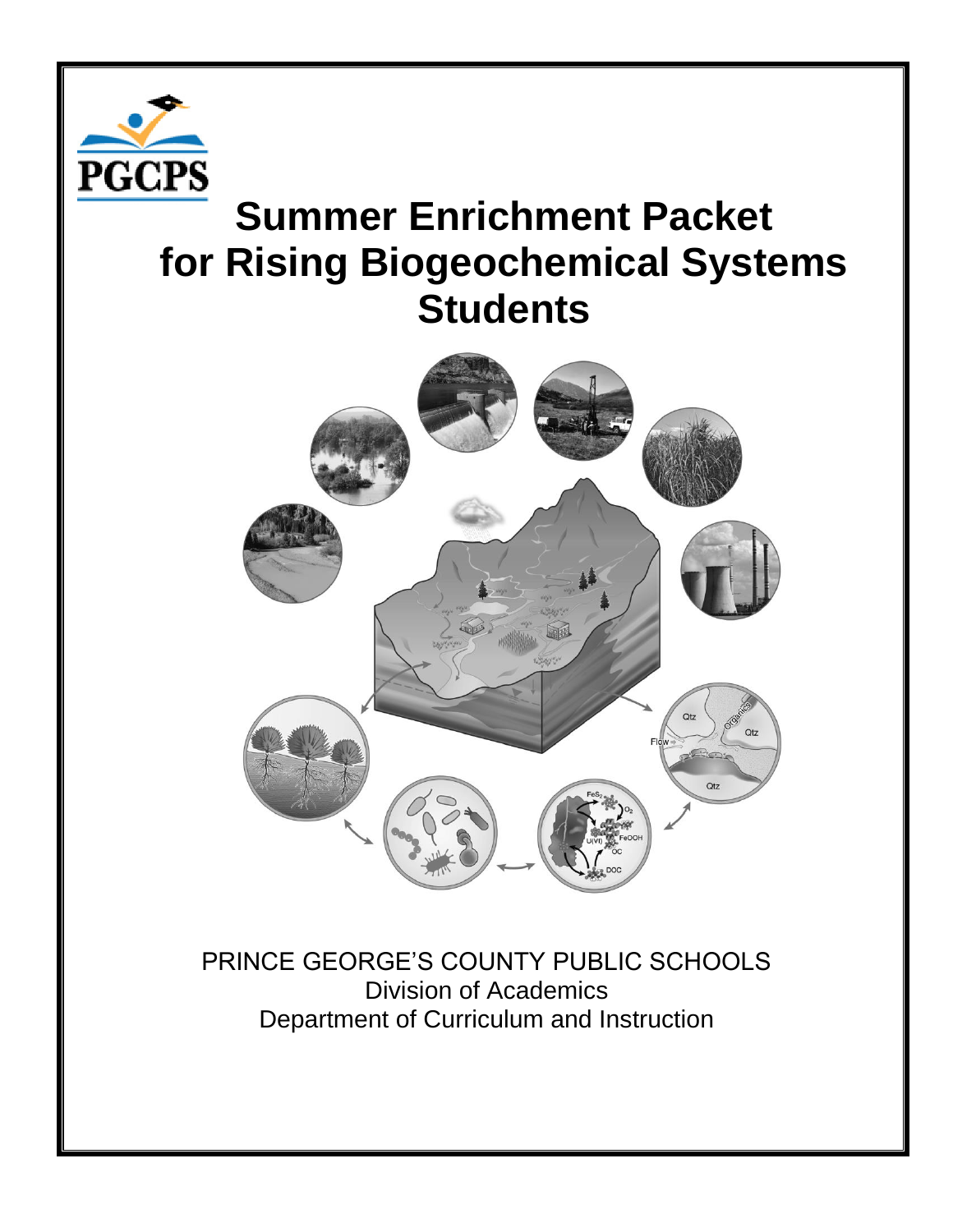## **BOARD OF EDUCATION OF PRINCE GEORGE'S COUNTY, MARYLAND**

**Alvin Thornton**, Ph.D., *Chair* **Edward Burroughs III,** *Vice-Chair, District 8* **David Murray**, *District 1* **Joshua M. Thomas**, *District 2* **Pamela Boozer-Strother**, *District 3* **Bryan Swann**, *District 4* **Raaheela Ahmed,** *District 5* **Belinda Queen,** *District 6* **K. Alexander Wallace**, *District 7* **Sonya Williams**, *District 9* **Curtis Valentine, M.P.P.**, *Board Member* **Paul Monteiro***, Board Member* **Sandra D. Shephard***, Board Member* **Joshua Omolola**, *Student Board Member*

**Monica E. Goldson, Ed.D.**, *Secretary/Treasurer and Chief Executive Officer*

**Kara Libby, Ed.D.** *Chief Academic Officer*

**Judith J. White, Ed.D.** *Director, Curriculum and Instruction*

**Godfrey Rangasammy, Ed.D.** *Instructional Supervisor, Science K-12*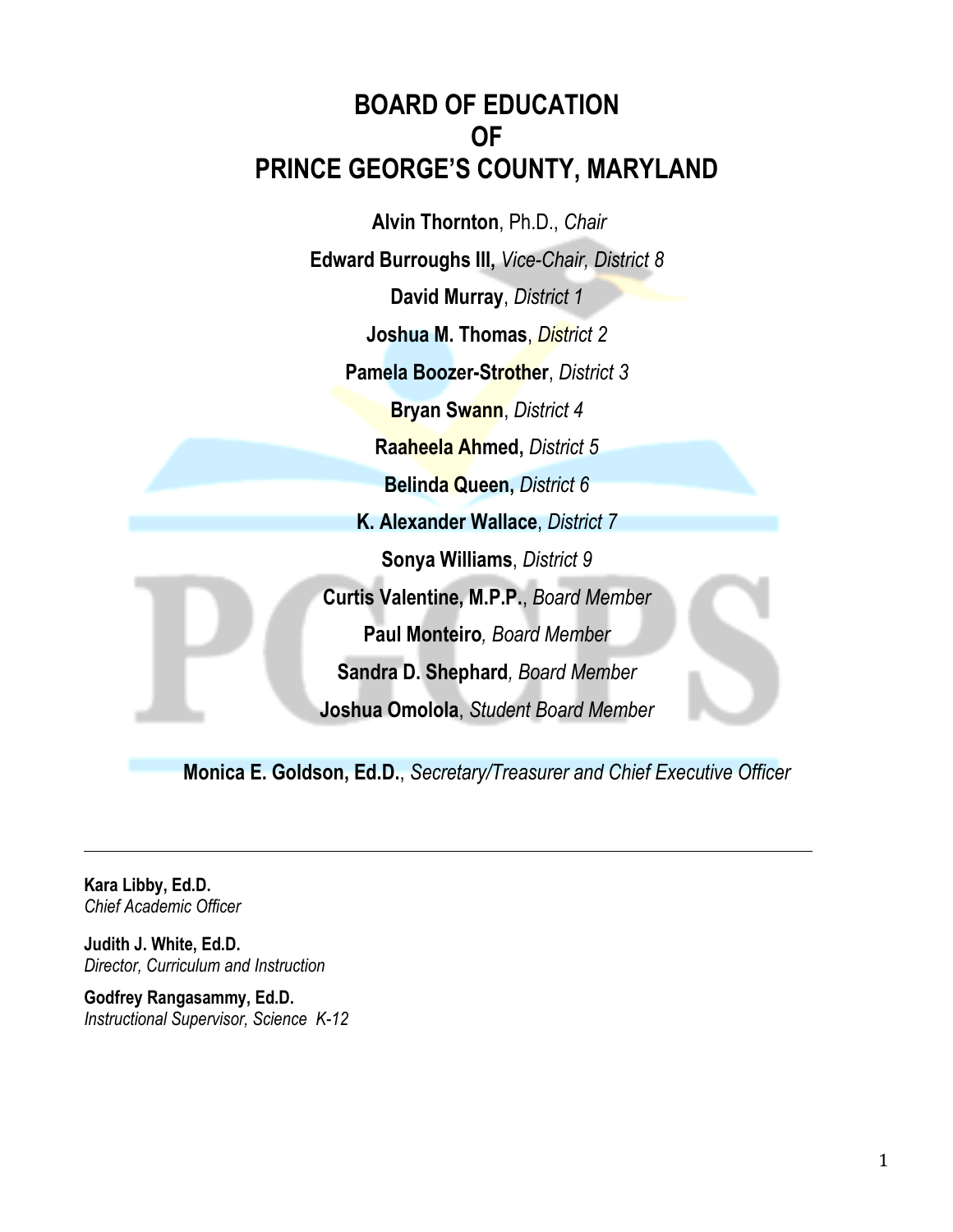## **Note to Students:**

You have learned so much in school this year! It is important that you continue to engage in science content and practices over the summer to help prepare you for our Biogeochemical Systems course next school year. In this packet, you will find weekly activities for the Summer Break.

**Student Directions:** The calendars provided are snapshots of the activities and assignments. Some of the assignments are to be completed entirely in your science journal, while for other assignments there are detailed information and directions provided on subsequent pages in this packet. Use the calendars to pace out the tasks. As a suggestion, you may wish to check off each assignment as it is completed. You should begin working on the activities the following Monday after school closes.

**Science Journal:** You will need your Evidence Notebook to record brief constructed responses, extended responses, exploration ideas, flowcharts, and diagrams, etc. If you do not have your Evidence Notebook, then you will need to create a science journal to record your information.

- Create a science journal by stapling several pieces of paper together or use a notebook or binder with paper.
- Each journal entry should:
	- $\circ$  Have the title of the activity.
	- $\circ$  Have a clear and complete answer (to each question) that explains your thinking.
	- o Be neat and organized.

| <b>June Activities</b>                                                                     |                                                                 |                                                                                                   |                                            |  |
|--------------------------------------------------------------------------------------------|-----------------------------------------------------------------|---------------------------------------------------------------------------------------------------|--------------------------------------------|--|
| <b>Week One:</b><br><b>Thinking Like A Scientist</b>                                       | Day 1<br>Claim, Evidence, and<br>Reasoning<br>(C-E-R Framework) | Days 2 and 3<br><b>Controls and Variables</b>                                                     | Days 4 and 5<br><b>Experimental Design</b> |  |
| <b>Week Two:</b><br><b>Science and Engineering</b><br><b>Practices</b><br>(Analyzing Data) | Days 1 and 2<br>Analyzing Data: Plant<br>Growth                 | Days 3, 4, and 5<br>Analyzing Data: Graphing<br>Line Graph<br>Bar Graph<br>Circle Graph/Pie Chart |                                            |  |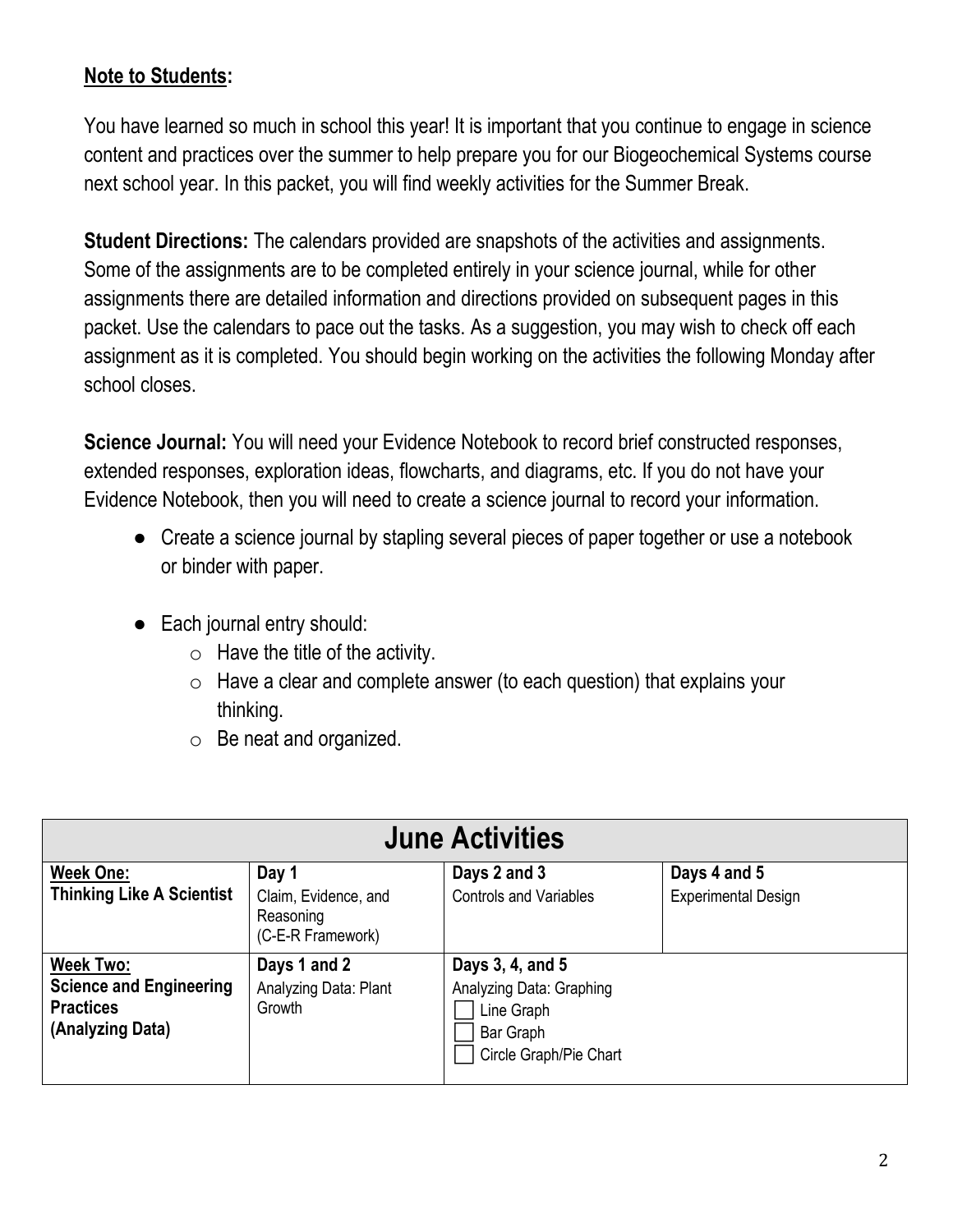| <b>July Activities</b>                                                                      |                                                                                                                                              |                                                                                                                                                                                                                          |                                                                                                                                                                                                        |  |
|---------------------------------------------------------------------------------------------|----------------------------------------------------------------------------------------------------------------------------------------------|--------------------------------------------------------------------------------------------------------------------------------------------------------------------------------------------------------------------------|--------------------------------------------------------------------------------------------------------------------------------------------------------------------------------------------------------|--|
| <b>Week Three:</b><br><b>Cell Processes</b><br><b>Week Four:</b>                            | Days 1 and 2<br>Photosynthesis<br>Days 1 and 2                                                                                               | Day 3<br>Respiration<br>Day 3                                                                                                                                                                                            | Days 4 and 5<br>The processes of photosynthesis and<br>respiration include multiple steps. In<br>your science journal, create models to<br>describe/detail each of these<br>processes.<br>Days 4 and 5 |  |
| <b>Modeling Matter and</b><br><b>Energy in Ecosystems</b><br>(Part I)                       | <b>Food Chains and Webs</b>                                                                                                                  | <b>Tropic Levels</b>                                                                                                                                                                                                     | <b>10% Rule</b>                                                                                                                                                                                        |  |
| <b>Week Five:</b><br><b>Modeling Matter and</b><br><b>Energy in Ecosystems</b><br>(Part II) | Days 1 and 2<br>Make a model that<br>demonstrates the<br>relationship between<br>biomass and energy in an<br>ecosystem (science<br>journal). | Days 3 and 4<br>In your science journal,<br>compare/contrast the different<br>ways to model energy and<br>matter flow in an ecosystem.                                                                                   | Day 5<br>If you were a scientist studying an<br>ecosystem, explain how you would use<br>each type of pyramid and what<br>information you could gain from each<br>one. (science journal)                |  |
| <b>Week Six:</b><br><b>Cycling of Matter and</b><br><b>Energy in Ecosystems</b>             | Days 1 and 2<br>The Water Cycle                                                                                                              | Days 3, 4, and 5<br><b>Biogeochemical Cycles</b><br>Carbon (model of the carbon cycle's role in photosynthesis and<br>respiration)<br>Nitrogen (scientific explanation)<br>Phosphorus (animals and the phosphorus cycle) |                                                                                                                                                                                                        |  |

| <b>August Activities</b>                                                   |                                                    |  |
|----------------------------------------------------------------------------|----------------------------------------------------|--|
| <b>Week Seven:</b><br><b>Matter and Energy in</b><br><b>Living Systems</b> | <b>Performance Task: Analyzing Water Pollution</b> |  |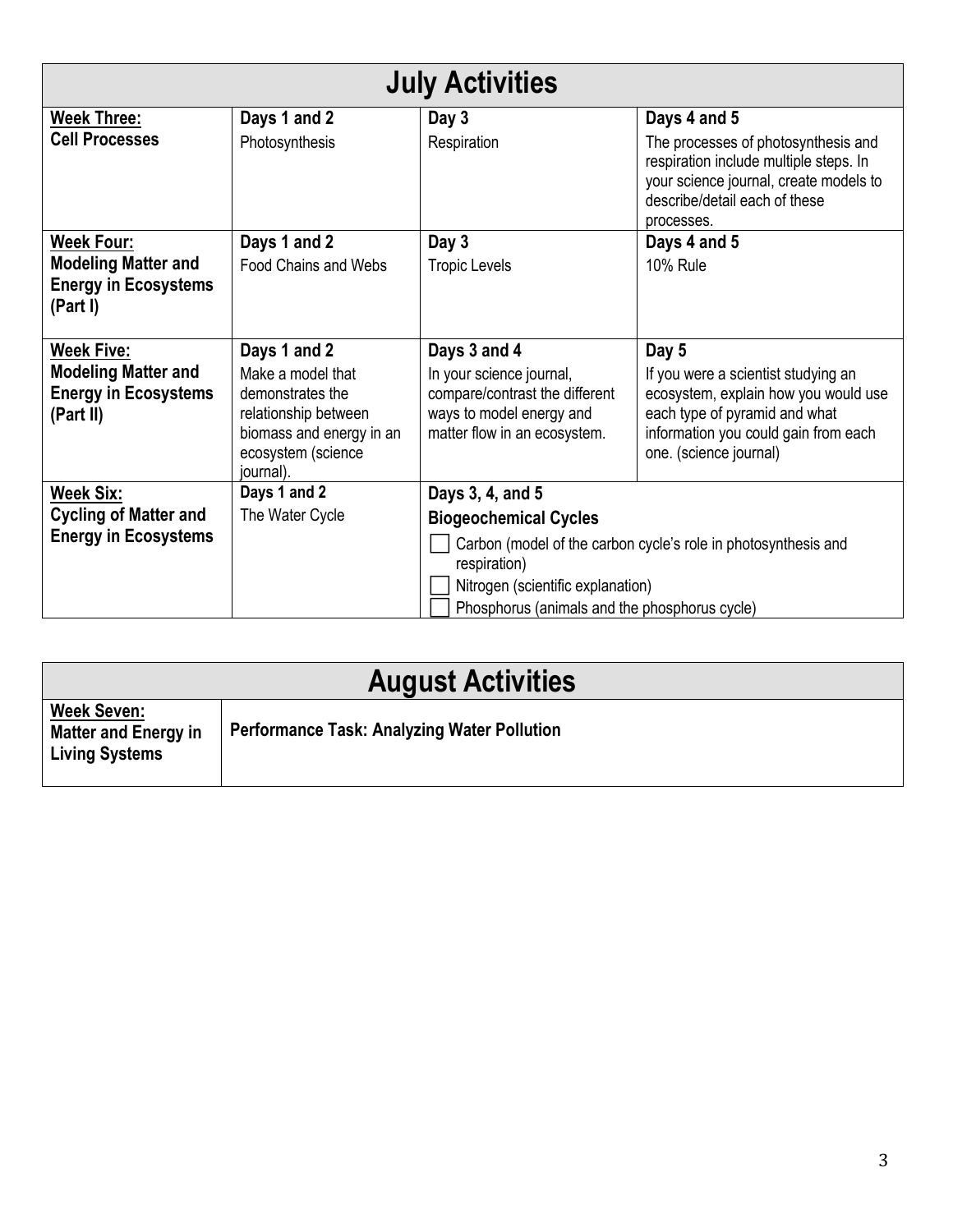## **Week 1** *–* **Focus: Thinking Like A Scientist Claims, Evidence, and Reasoning (C-E-R)**

**Directions:** Use the data table below to complete the C-E-R template in your science journal.

|          | <b>Density</b>           | <b>Color</b> | <b>Mass</b>     | <b>Melting Point</b> |
|----------|--------------------------|--------------|-----------------|----------------------|
| Liquid W | $0.93$ g/cm <sup>3</sup> | No color     | 16 g            | $-98 °C$             |
| Liquid X | 13.6 $g/cm^{3}$          | Silver       | 21 <sub>g</sub> | $-39 °C$             |
| Liquid Y | $0.79$ g/cm <sup>3</sup> | No color     | 38 <sub>g</sub> | 26 °C                |
| Liquid Z | $0.93$ g/cm <sup>3</sup> | No color     | 38 <sub>g</sub> | $-98 °C$             |

|                                                                                                                                                                                                                                                                                      | Question: Are any of the liquids in the table the same substance? |  |  |
|--------------------------------------------------------------------------------------------------------------------------------------------------------------------------------------------------------------------------------------------------------------------------------------|-------------------------------------------------------------------|--|--|
| C<br>(Claim)<br>Write a statement that responds<br>to the question.                                                                                                                                                                                                                  |                                                                   |  |  |
| E<br>(Evidence)<br>Provide at least three pieces of<br>scientific data to support your<br>claim. Your evidence should be<br>appropriate (relevant) and<br>sufficient enough to convince<br>someone that your claim is<br>correct. This can be bullet points<br>instead of sentences. |                                                                   |  |  |
| R<br>(Reasoning)<br>Use scientific principles and<br>knowledge that you have about<br>the topic to explain why your<br>evidence (data) supports your<br>claim. (paragraph form)                                                                                                      |                                                                   |  |  |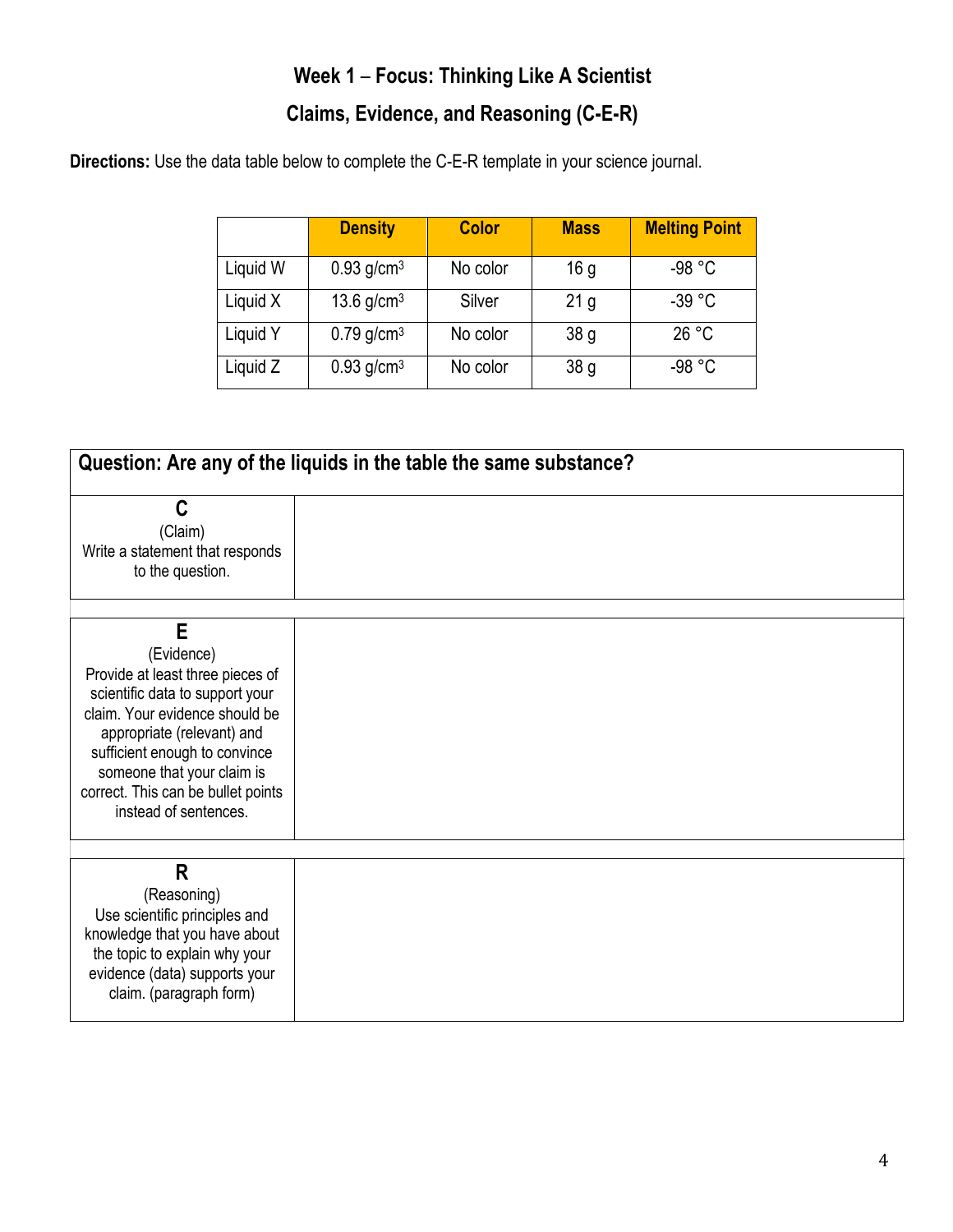## **Controls and Variables**

**Directions:** Read the description for each experiment and answer the following questions in your science journal.

#### **1. Shower Power**

Jackie notices that his shower is covered in a strange brown slime. His friend tells him that coconut juice will get rid of the brown slime. Jackie decides to check this out by spraying half of the shower with coconut juice. He sprays the other half of the shower with water. After 3 days of "treatment" there is no change in the appearance of the brown slime on either side of the shower.

- A. What is the initial observation?
- B. Identify the control group, independent variable, and dependent variable.
- C. What should Jackie's conclusion be?

#### **2**. **Go, Go Juice**

Courtney thinks that a special juice will increase the productivity of workers. She creates two groups of 20 workers each and assigns each group the same task (in this case, they're supposed to staple a set of papers). Group A is given the special juice to drink while they work. Group B is not given the special juice. After an hour, Courtney counts how many stacks of papers each group has made. Group A made 1,587 stacks, Group B made 2,113 stacks.

- A. Identify the control group, independent variable, and dependent variable.
- B. What should Courtney's conclusion be?
- C. How could this experiment be improved?

#### **3**. **Itching for a Scratch**

Lou was told that a certain itching powder was the newest best thing on the market; it even claims to cause 50% longer lasting itches. Interested in this product, he buys the itching powder and compares it to his usual product. One test subject (A) is sprinkled with the original itching powder, and another test subject (B) was sprinkled with the experimental itching powder. Subject A reported having itches for 30 minutes. Subject B reported to have itches for 45 minutes.

- A. Identify the control group, independent variable, and dependent variable.
- B. Explain whether the data supports the advertisements claims about its product.

#### **4**. **Diva Curls**

Judy is working on a science project. Her task is to answer the question: "Does *Diva Curls* (which is a commercial hair product) affect the speed of hair growth?" Her family is willing to volunteer for the experiment.

Describe how Lisa would perform this experiment. Identify the control group, and the independent and dependent variables in your description.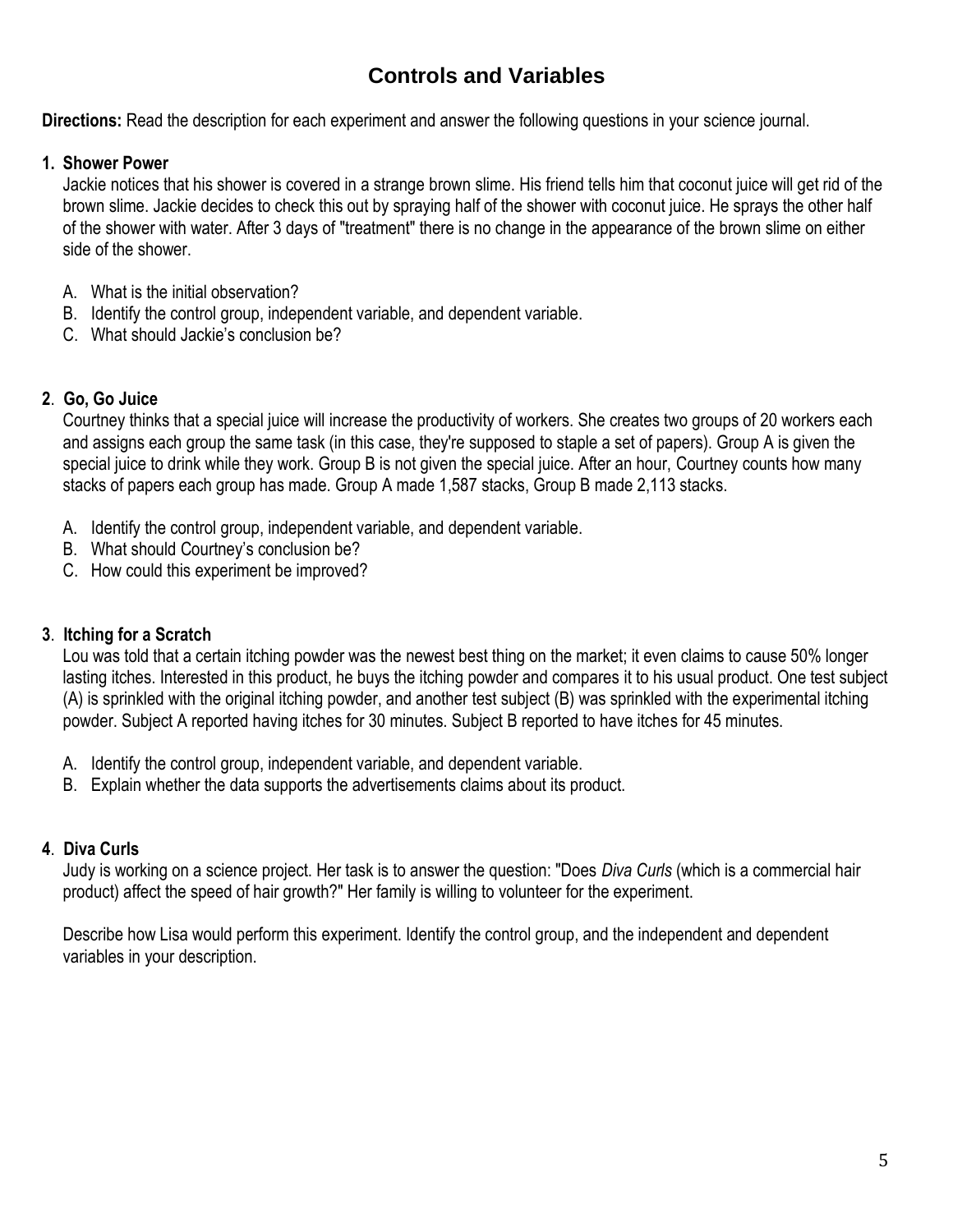## **Experimental Design**

**Directions:** Read the description for each experiment and use your knowledge of scientific processes to respond to the following questions or scenarios in your science journal.

**1.** Danita believed that she could improve her brainpower by eating Super Craniums Snacks. In order to test this hypothesis, she recruited several friends to help her with an experiment. They each ate one snack with every meal daily for three weeks. Each of them took a test before they started eating the snacks, as well as after three weeks.

| <b>Participant</b> | <b>Test Results</b>                                 |                                                                              |  |
|--------------------|-----------------------------------------------------|------------------------------------------------------------------------------|--|
|                    | <b>Before Eating Super</b><br><b>Cranium Snacks</b> | <b>After Eating Super</b><br><b>Cranium Snacks for Three</b><br><b>Weeks</b> |  |
| Danita             | 64%                                                 | 80%                                                                          |  |
| Kurt               | 78%                                                 | 78%                                                                          |  |
| Jenine             | 82%                                                 | 84%                                                                          |  |
| Ashok              | 72%                                                 | 70%                                                                          |  |

Based on the data provided in the table above, do the Super Cranium Snacks work? Explain your answer.

#### **2. Flower Power**

Apollo loves to garden and wants to grow lots of white flowers for his friend Aphrodite. He bought a special Flower Power fertilizer to see if it will help plants produce more flowers. He plants two plants of the same size in separate containers with the same amount of potting soil. He places one plant in a sunny window and waters it every day with fertilized water. He places the other plant on a shelf in a closet and waters it with plain water every other day.

- A. What (if anything) did Mendel do wrong in this experiment? Explain your answer.
- B. What should Mendel do to test the effectiveness of Flower Power fertilizer? Write an experiment.

#### **3. Microwave Mania**

Minerva believes that fish that eat food exposed to microwaves will become smarter and would be able to swim through a maze faster. She decides to perform an experiment by placing fish food in a microwave for 20 seconds. She has the fish swim through a maze and records the time it takes for each one to make it to the end. She feeds the special food to 10 fish and gives regular food to 10 others. After one week, she has the fish swim through the maze again and records the times for each.

- A. What was Anna's hypothesis?
- B. Which fish are in the control group?
- C. What is the independent variable? What is the dependent variable?
- D. Look at the results in the charts. What should Minerva's conclusion. be?

| <b>Special Food Group</b><br>(Time in minutes/seconds) |               |              | <b>Regular Food Group</b><br>(Time in minutes/seconds) |               |              |
|--------------------------------------------------------|---------------|--------------|--------------------------------------------------------|---------------|--------------|
| <b>Fish</b>                                            | <b>Before</b> | <b>After</b> | <b>Fish</b>                                            | <b>Before</b> | <b>After</b> |
| 1                                                      | 1:06          | 1:00         | 1                                                      | 1:09          | 1:08         |
| $\overline{2}$                                         | 1:54          | 1:20         | $\overline{2}$                                         | 1:45          | 1:30         |
| 3                                                      | 2:04          | 1:57         | 3                                                      | 2:00          | 2:05         |
| 4                                                      | 2:15          | 2:20         | 4                                                      | 1:30          | 1:23         |
| 5                                                      | 1:27          | 1:20         | 5                                                      | 1:28          | 1:24         |
| 6                                                      | 1:45          | 1:40         | 6                                                      | 2:09          | 2:00         |
| 7                                                      | 1:00          | 1:15         | 7                                                      | 1:25          | 1:19         |
| 8                                                      | 1:28          | 1:26         | 8                                                      | 1:00          | 1:15         |
| 9                                                      | 1:09          | 1:00         | 9                                                      | 2:04          | 1:57         |
| 10                                                     | 2:00          | 1:43         | 10                                                     | 1:34          | 1:30         |

#### **4. Blowing Bubbles**

Zeus loves bubble gum and would like to be able to blow bigger bubbles than anyone else in the county. To prepare for the PGCPS Big Bubble Contest, he bought four different brands of bubble gum and needs your help to find the brand that creates the biggest bubbles.

Write an experiment to test the bubble power of the bubble gum brands and help Zeus win the contest.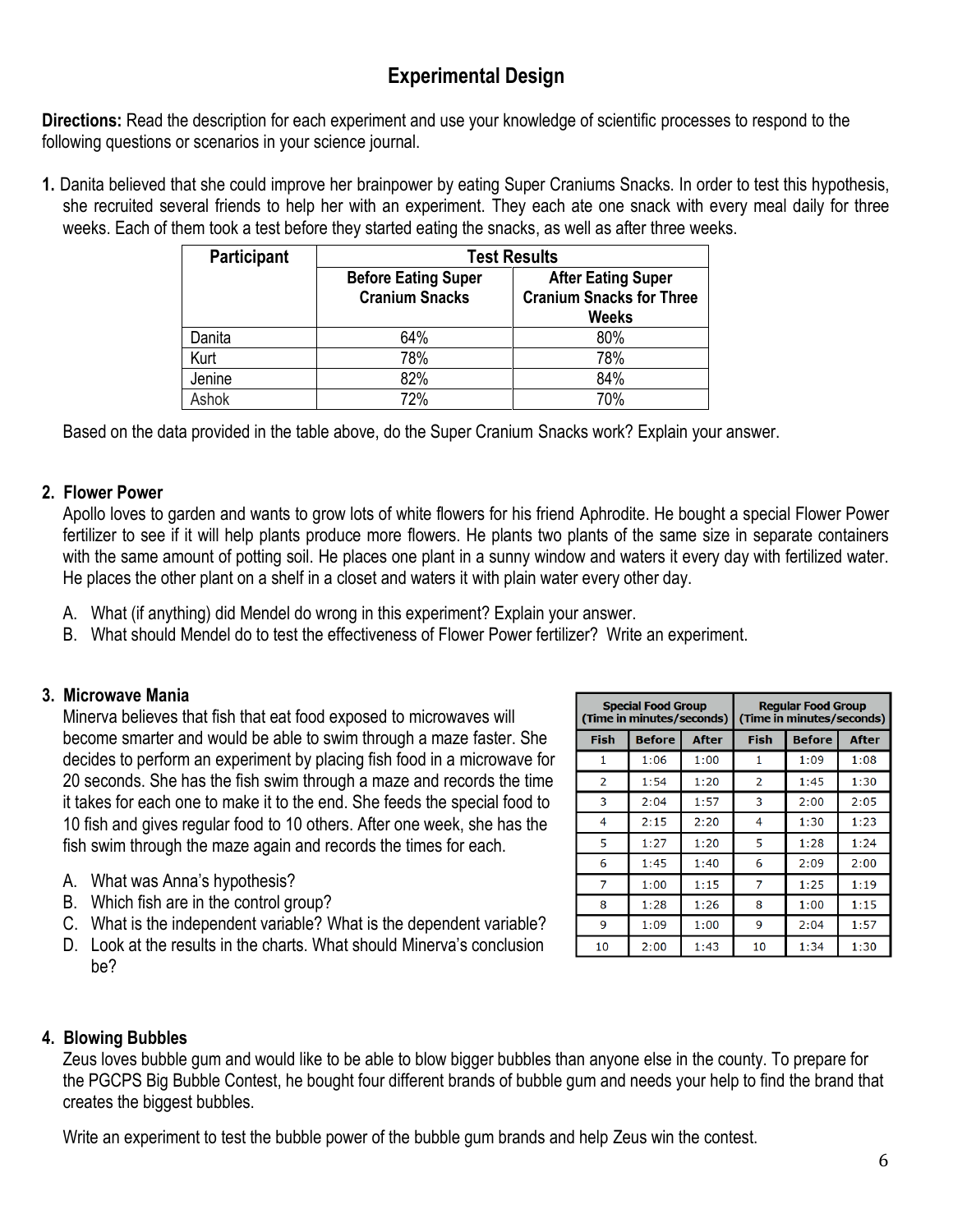## **Week 2** *–* **Focus: Science and Engineering Practices**

#### **Analyzing Data: Plant Growth**

Experiment: Janna wants to determine the effect that amount of sunlight exposure and amount of water has on the growth of plants. She altered both variables for her experimental plants, and measured the growth of each over the course of three weeks.

1. **Hypothesis**: Using an "if … then …" statement, write a hypothesis (prediction) of how you think light exposure and water will affect plant growth.

#### **Directions: Examine the date found in Table 1 and answer questions #2-5.**

|                | <b>Amount of Light</b><br>per day | <b>Amount of Water</b><br>per day | <b>Height</b><br>Week 1<br>in cm | <b>Height</b><br>Week 2<br>in cm | <b>Height</b><br>Week 3 in<br>cm |
|----------------|-----------------------------------|-----------------------------------|----------------------------------|----------------------------------|----------------------------------|
| <b>Plant 1</b> | 0 hours                           | $\frac{1}{4}$ cup                 | $0 \text{ cm}$                   | $0 \text{ cm}$                   | $0 \text{ cm}$                   |
| <b>Plant 2</b> | 0 hours                           | 1 cup                             | $0 \text{ cm}$                   | $0 \text{ cm}$                   | $0 \text{ cm}$                   |
| <b>Plant 3</b> | 4 hours                           | $\frac{1}{4}$ cup                 | 1 cm                             | 3 cm                             | 6 cm                             |
| <b>Plant 4</b> | 4 hours                           | 1 cup                             | $0.5 \text{ cm}$                 | 1 cm                             | $1.5 \text{ cm}$                 |
| <b>Plant 5</b> | 8 hours                           | $\frac{1}{4}$ cup                 | $1.5 \text{ cm}$                 | 4 cm                             | 8 cm                             |
| <b>Plant 6</b> | 8 hours                           | 1 cup                             | 1 cm                             | 3 cm                             | 6 cm                             |
| <b>Plant 7</b> | 16 hours                          | $\frac{1}{4}$ cup                 | 1 cm                             | 2 cm                             | 3 cm                             |
| <b>Plant 8</b> | 16 hours                          | 1 cup                             | $1.5 \text{ cm}$                 | 5 cm                             | $10 \text{ cm}$                  |

Table 1: Growth of eight plants in a three-week period

- 2. In this plant growth experiment, what were the two variables tested?
- 3. What conclusions can you draw in regards to the amount of light a plant was exposed to and how tall the plant grew? Reference the data to explain your answer!
- 4. What conclusions can you draw in regards to the amount of water given to a plant and how tall the plant grew? Reference the data to explain your answer!
- 5. What was your original hypothesis? Was it confirmed or disconfirmed by the data? Explain.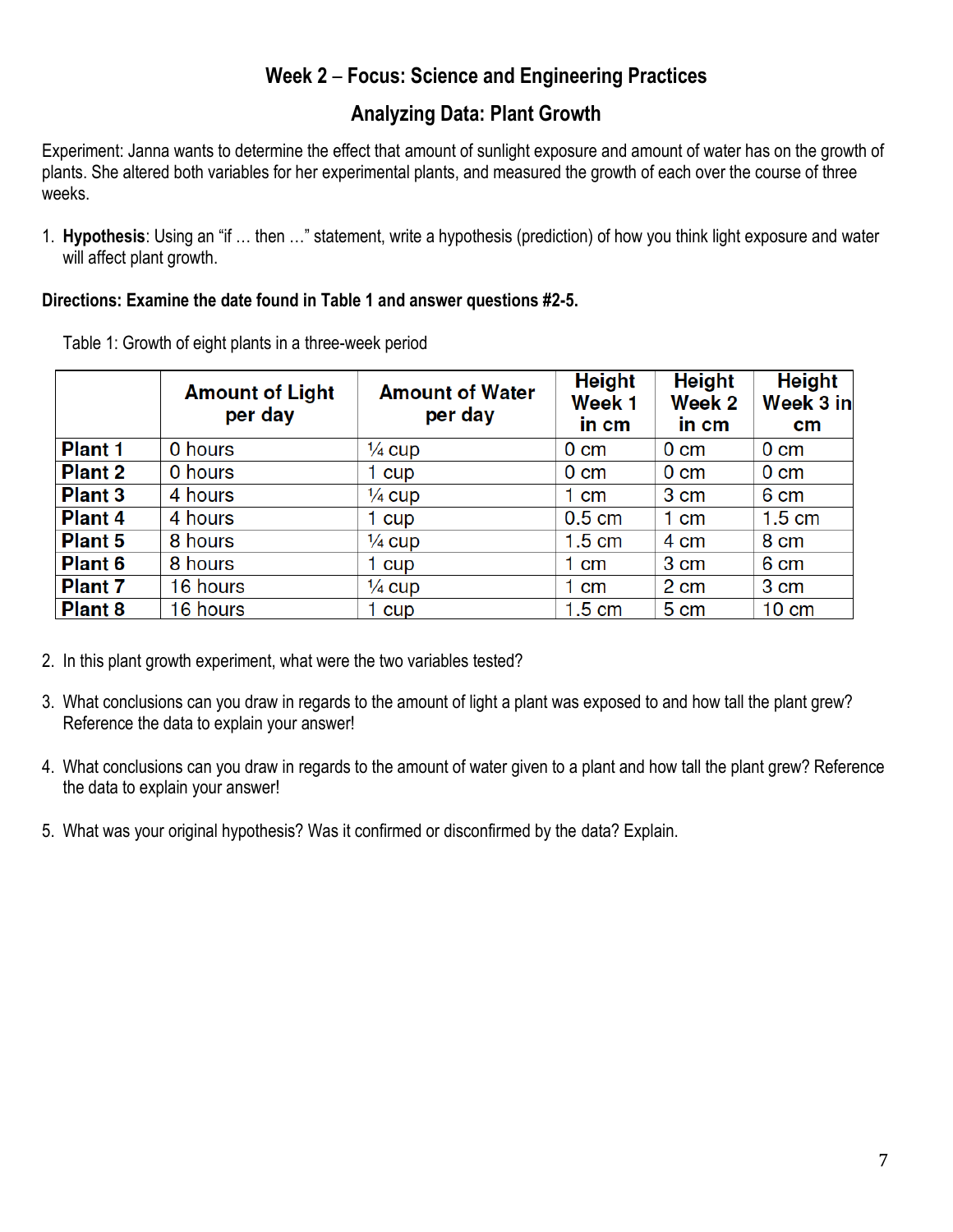## **Analyzing Data: Line Graph**

**Predator-Prey Interactions:** A survey was taken in the 19<sup>th</sup> century of lynx and snowshoe hare in part of the Ontario province of Canada. The data was based on the number of skins taken from animals caught by trappers. Snowshoe hare are the main prey of the Canadian lynx. Very few other predators compete with the lynx for the hares.

In every experiment, there is an independent variable that the researcher is manipulating. The dependent variable is the one that is measured as a result of changes to the independent variable. Of Note: When something is measured over a given time period, time is considered to be the independent variable.

|      | <b>Population of</b>     | <b>Population of</b> | Before you graph the results, hypothesize about what you                                                            |
|------|--------------------------|----------------------|---------------------------------------------------------------------------------------------------------------------|
| Year | <b>Snowshoe Hare (in</b> | Lynx                 | believe the relationship will be between the snowshoe hare                                                          |
|      | thousands)               | (in hundreds)        | and Canadian lynx populations.                                                                                      |
| 1845 | 20                       | 32                   |                                                                                                                     |
| 1847 | 20                       | 50                   | In your science journal, make a line graph showing the                                                              |
| 1849 | 52                       | 12                   | change in snowshoe hare and lynx populations over the<br>given time period. Remember each of the following rules in |
| 1851 | 83                       | 10                   | making a properly formatted graph:                                                                                  |
| 1853 | 64                       | 13                   |                                                                                                                     |
| 1855 | 68                       | 36                   | Independent variables are graphed on the x-axis,                                                                    |
| 1857 | 83                       | 15                   | while dependent variables are graphed on the y-axis.                                                                |
| 1859 | 12                       | 12                   |                                                                                                                     |
| 1861 | 36                       | 6                    | Both the x- and y-axis should have labels indicating                                                                |
| 1863 | 150                      | 6                    | what measurement is shown and the units used in                                                                     |
| 1865 | 110                      | 65                   | that measurement, if applicable.                                                                                    |
| 1867 | 60                       | 70                   |                                                                                                                     |
| 1869 | $\overline{7}$           | 40                   | An appropriate scale should be chosen that makes                                                                    |
| 1871 | 10                       | 9                    | the graph small enough to confine to a single page,<br>but large enough to show the differences between             |
| 1873 | 70                       | 20                   | the points on the graph.                                                                                            |
| 1875 | 100                      | 34                   |                                                                                                                     |
| 1877 | 92                       | 45                   | After completing your graph, answer the following questions.                                                        |
| 1879 | 70                       | 40                   |                                                                                                                     |
| 1881 | 10                       | 15                   | 1. Based on the graph you completed above, do the                                                                   |
| 1883 | 11                       | 15                   | results support your hypothesis, or should it be                                                                    |
| 1885 | 137                      | 60                   | rejected? Explain.                                                                                                  |
| 1887 | 137                      | 80                   | 2. Why are line graphs a good option when displaying                                                                |
| 1889 | 18                       | 26                   | data over time?                                                                                                     |
| 1891 | 22                       | 18                   |                                                                                                                     |
| 1893 | 52                       | 37                   |                                                                                                                     |
| 1895 | 83                       | 50                   |                                                                                                                     |
| 1897 | 18                       | 35                   |                                                                                                                     |
| 1899 | 10                       | 12                   |                                                                                                                     |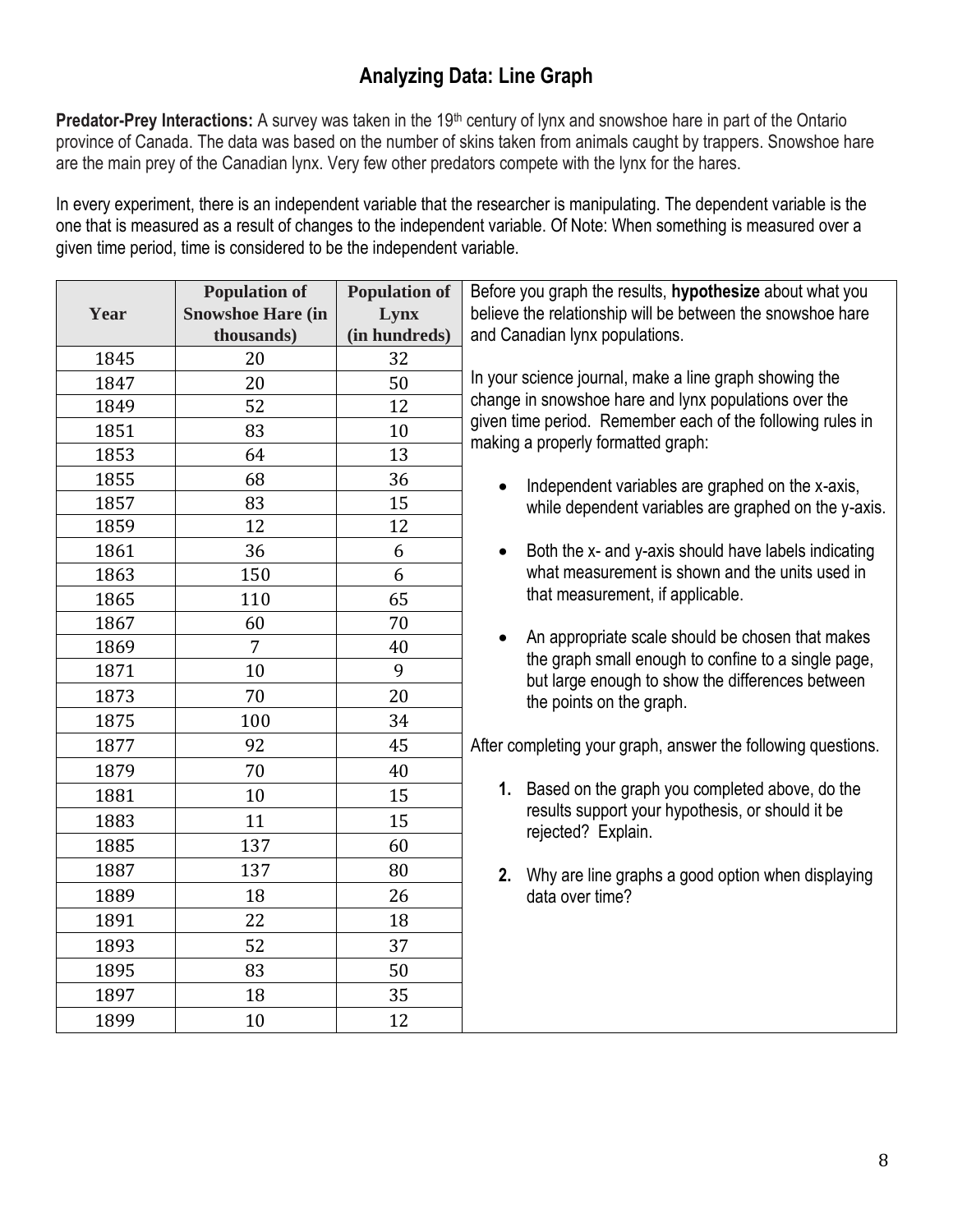## **Analyzing Data: Bar Graph**

**Fatality Rates with Snake Bites-** Data was collected on all recorded cases of bites from each of these different species of venomous snakes. The death rate percentage was calculated for each snake.

| <b>Type of Snake</b> | Death Rate (%) |
|----------------------|----------------|
| <b>Black Mamba</b>   | 75             |
| <b>Bushmaster</b>    | 80             |
| Copperhead           | 1              |
| Eastern coral snake  | 15             |
| European viper       | 5              |
| Asp Viper            | 20             |
| Indian krait         | 77             |
| King cobra           | 33             |
| Death adder          | 50             |
| <b>Tiger Snake</b>   | 60             |

The purpose of this study is to compare different types of venomous snakes. In this case, a bar graph would be the most appropriate type to use. In your science journal, make a bar graph of the venomous snake death rate data.

- **1.** Which snake is the deadliest, according to this data?
- **2.** Why are bar graphs a good option for displaying data that is for comparison?

### **Analyzing Data: Circle Graph/Pie Chart**

**Elements of the Human Body-** The human body contains a consistent mix of only handful of the known elements. The chart below represents the percentage by mass of each of these elements. Note: Trace elements that account for less than 0.1% of the human body mass have been excluded from this data.

| <b>Element</b> | <b>Percent by Mass</b> | <b>Element</b> | <b>Percent by Mass</b> |
|----------------|------------------------|----------------|------------------------|
| Oxygen         | 65                     | Phosphorus     |                        |
| Carbon         | 18                     | Potassium      | 0.4                    |
| Hydrogen       | 10                     | Sulfur         | 0.3                    |
| Nitrogen       |                        | Sodium         | 0.2                    |
| Calcium        | 1.5                    | Magnesium      |                        |

Data like this that adds up to a full 100% can be conveniently displayed using a circle graph or pie chart. To make one of these charts, start with a circle and create a segment for the largest percentage first. Then, begin making smaller segments to account for each of the other data points. Label each portion of the pie chart.

**Explain:** Why are pie charts a good way to display data that adds up to 100%?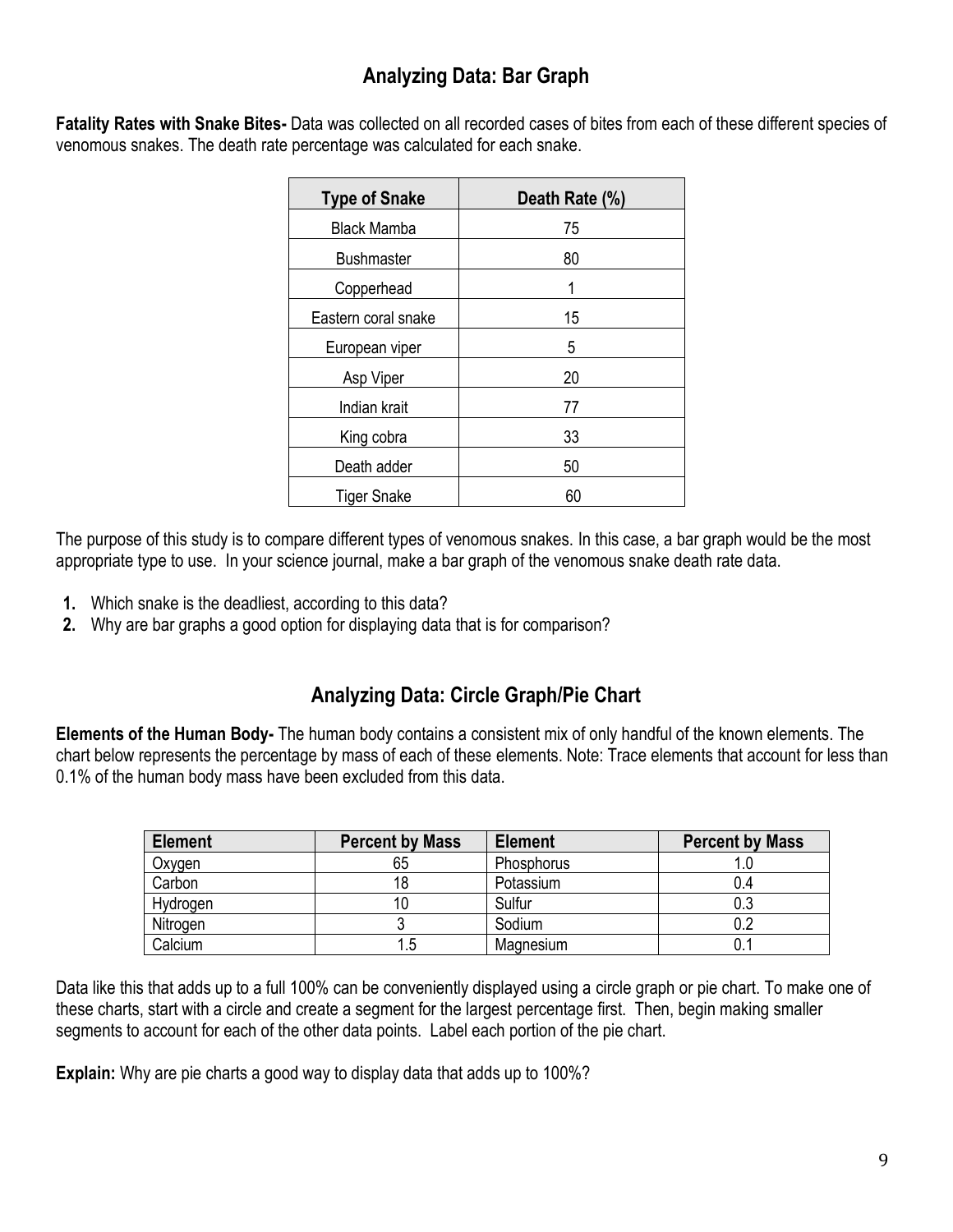### **Week 3** *–* **Focus: Cell Processes**

#### **Photosynthesis**

Directions: Read the passage and annotate the text. In your science journal, complete the questions that follow.

All living things need energy, which is defined as the ability to do work. You can often see energy at work in living things —a bird flies through the air, a firefly glows in the dark, a dog wags its tail. These are obvious ways that living things use energy, but living things constantly use energy in less obvious ways as well.

#### **Why Living Things Need Energy**

Inside every cell of all living things, energy is needed to carry out life processes. Energy is required to break down and build up molecules and to transport molecules across plasma membranes. All life's work needs energy. A lot of energy is also simply lost to the environment as heat. The story of life is a story of energy flow —its capture, its change of form, its use for work, and its loss as heat. Energy, unlike matter, cannot be recycled, so organisms require a constant input of energy. Life runs on chemical energy.

#### **How Organisms Get Energy: Autotrophs and Heterotrophs**

The chemical energy that organisms need comes from food. Food consists of organic molecules that store energy in their chemical bonds. In terms of obtaining food for energy, there are two types of organisms: autotrophs and heterotrophs. Autotrophs are organisms that make their own food. Most autotrophs use the energy in sunlight to make food in a process called photosynthesis. Only three types of organisms —plants, algae, and some bacteria —can make food through photosynthesis. Autotrophs are also called producers. They produce food not only for themselves but for all other living things as well (which are known as consumers). This is why autotrophs form the basis of food chains. Heterotrophs are living things that cannot make their own food. Instead, they get their food by consuming other organisms, which is why they are also called consumers. They may consume autotrophs or other heterotrophs. Heterotrophs include all animals and fungi and many single-celled organisms.

- **1.** What is energy? Give an example of how energy is used in a living organism.
- **2.** Distinguish between autotrophs and heterotrophs.
- **3.** Determine if the following are autotrophs or heterotrophs: (A) a giant redwood tree, (B) a spider, (C) a rose bush, (D) a mushroom, (E) a blue whale.
- **4.** How is energy used in a cell?
- **5.** Why are autotrophs considered the basis of food chains?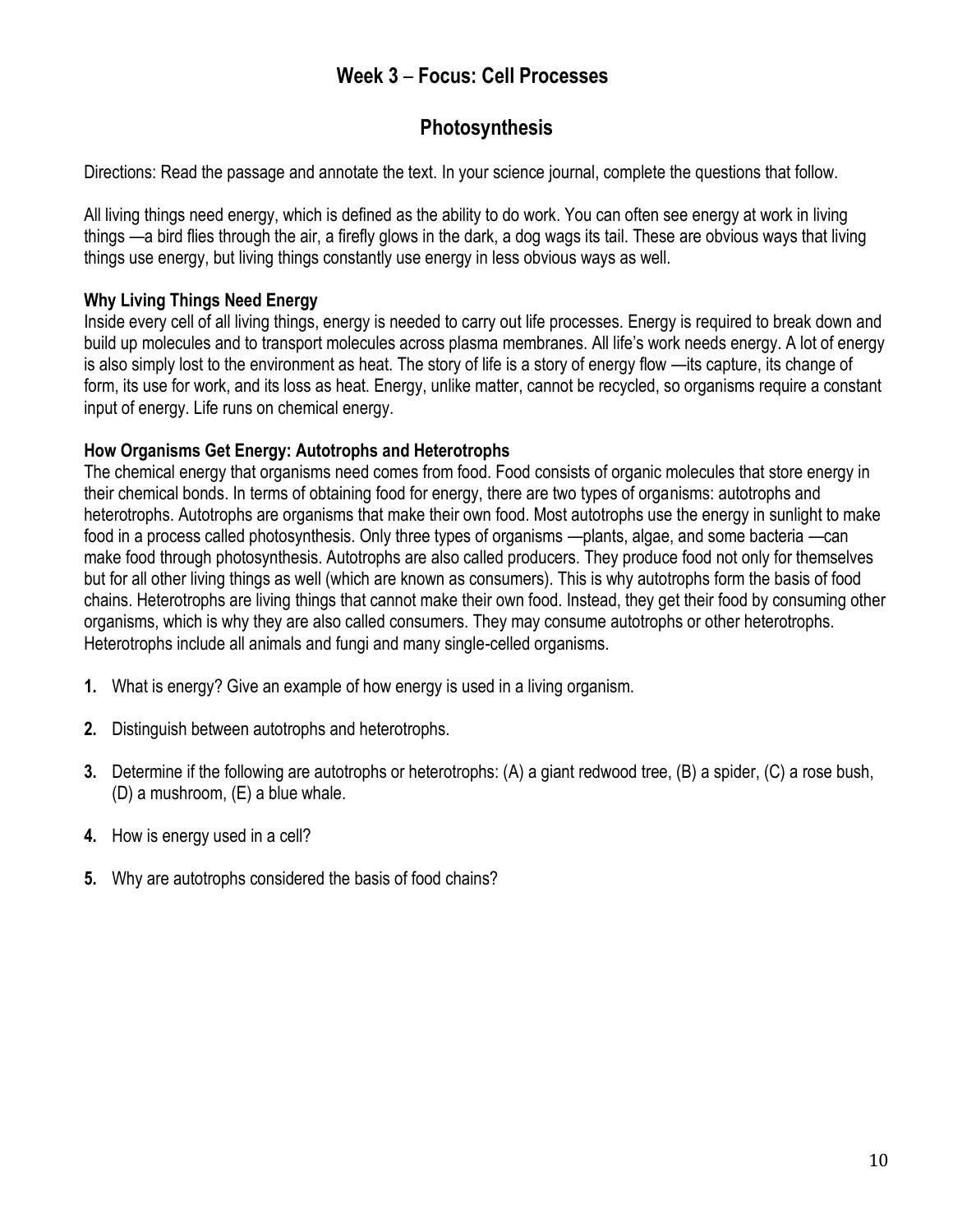## **Respiration**

During cellular respiration, the breakdown of glucose and other carbon-based molecules in cells releases energy stored in their chemical bonds. The stored energy is transferred to ATP, which we can think of as the cell's "energy currency." Energy in the form of heat is also released in the process. The release of energy as heat accounts for why the body temperatures of mammals range from 36 °C to 39 °C (97 °F–103 °F).

Cellular respiration is an [aerobic](https://www.hmhco.com/content/science/sciencedimensions/na/gr9-12/ete_biology_9780544535855_/book_pages/OPS/s9ml/glossary.xhtml#key-14b9d72a2bbd4143b99fcf12c52f2048) process, which means that it requires oxygen to take place. Some organisms can produce small amounts of ATP through [anaerobic](https://www.hmhco.com/content/science/sciencedimensions/na/gr9-12/ete_biology_9780544535855_/book_pages/OPS/s9ml/glossary.xhtml#key-ea5639e8094e4617b77902fe253d5a66) processes, or processes that do not require oxygen. However, the presence of oxygen allows cellular respiration to produce far more ATP from each glucose molecule.

Cellular respiration takes place inside an organelle called the **[mitochondrion](https://www.hmhco.com/content/science/sciencedimensions/na/gr9-12/ete_biology_9780544535855_/book_pages/OPS/s9ml/glossary.xhtml#key-mitochondrion)** (plural *mitochondria*). Mitochondria release the chemical energy required to make ATP. Both plant and animal cells contain mitochondria, because both plants and animals carry out cellular respiration.

**1.** The balanced chemical equation for cellular respiration is below. In your science journal, explain how this equation represents the law of conservation of matter—that matter cannot be created or destroyed?

 $C_6H_{12}O_6 + 6O_2 \rightarrow 6CO_2 + 6H_2O + heat + ATP$ 

**Directions**: Fill in the blanks in the table below. Then answer the questions that follow in the spaces provided.

| <b>Raw Materials</b> | Products |
|----------------------|----------|
|                      | т.       |
|                      | Ⴆ.       |
|                      | 6.       |

- **7.** What process in the mitochondrion provides the electron transport chain in cellular respiration with the energy it needs to function?
	- A. Glycolysis
	- B. Chlorophyll
	- C. Krebs cycle
	- D. ATP synthase
- **8.** The relationship between photosynthesis and cellular respiration is usually described as a cycle. In your science journal, describe this cycle.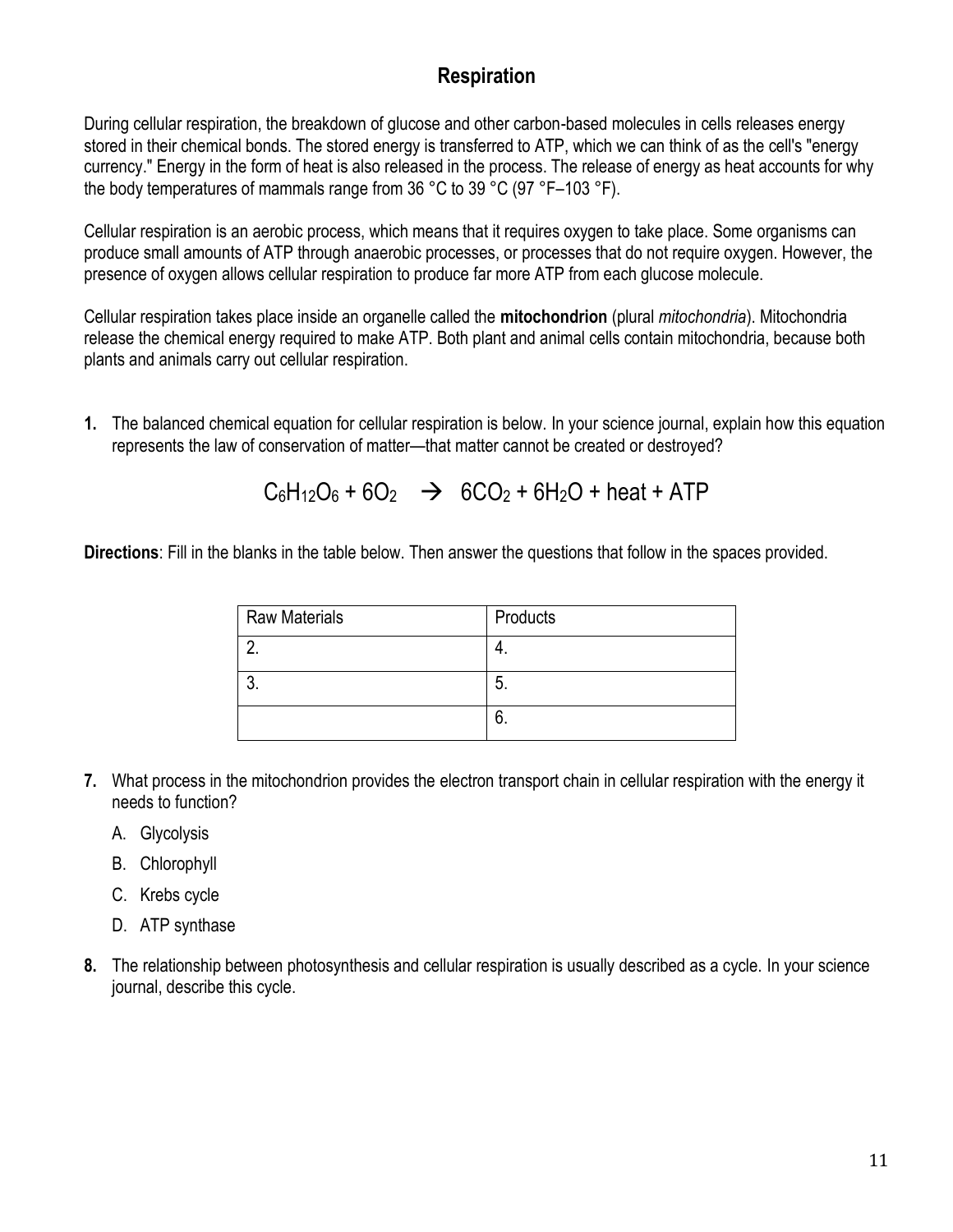## **Weeks 4 and 5** *–* **Focus: Modeling Matter and Energy in Ecosystems**

## **Food Chains**

Feeding relationships are a major component of the structure and dynamics of an ecosystem. Food chains and food webs are useful ways to model the complex structure of an ecosystem to better understand how energy is transferred between organisms. The simplest way to look at the transfer of food energy in an ecosystem is through a food chain.



A food [chain](https://www.hmhco.com/content/science/sciencedimensions/na/gr9-12/ete_biology_9780544535855_/book_pages/OPS/s9ml/glossary.xhtml#key-0192837465pqowieurytmznxbcv) is a sequence that links species by their feeding relationships. This simple model follows the connection between one producer and a single chain of consumers within an ecosystem.

Not all [consumers](https://www.hmhco.com/content/science/sciencedimensions/na/gr9-12/ete_biology_9780544535855_/book_pages/OPS/s9ml/glossary.xhtml#key-ec831bf70c9a4b9fafade25c232ce712) are alike. Herbivores, such as desert cottontails, are organisms that eat only plants. Carnivores are organisms that eat only animals. Western diamondback rattlesnakes are carnivores that eat desert cottontails. Omnivores are organisms that eat both plants and animals. In a desert ecosystem, kangaroo rats are omnivores that eat both seeds and insects. Detritivores are organisms that eat detritus, or dead organic matter. Earthworms are detritivores that feed on decaying organic matter in soil.

Decomposers are organisms that break down organic matter into simpler compounds. These organisms include fungi, certain microbes in the soil, and earthworms. Decomposers are important to the stability of an ecosystem because they return vital nutrients back into the environment for other organisms to use.

- **1.** Model: In your science journal, draw a food chain that includes organisms in the area where you live. Identify the producers and consumers, and describe the flow of energy in the food chain.
- **2.** What might happen in an ecosystem if all of the decomposers were suddenly removed?

### **Food Web**

A **[food](https://www.hmhco.com/content/science/sciencedimensions/na/gr9-12/ete_biology_9780544535855_/book_pages/OPS/s9ml/glossary.xhtml#key-zmxncbvalskdjfhg001199228833774455) web** models the complex network of feeding relationships between trophic levels within an ecosystem. A food web represents the flow of energy within and sometimes beyond the ecosystem. The stability of any food web depends on the presence of producers, as they form the base of the food web. In the case of a marine ecosystem such as a coral reef, algae and phytoplankton are two of the producers that play this important role.

**Directions:** The diagram shows a forest food web. Identify one food chain in the diagram.

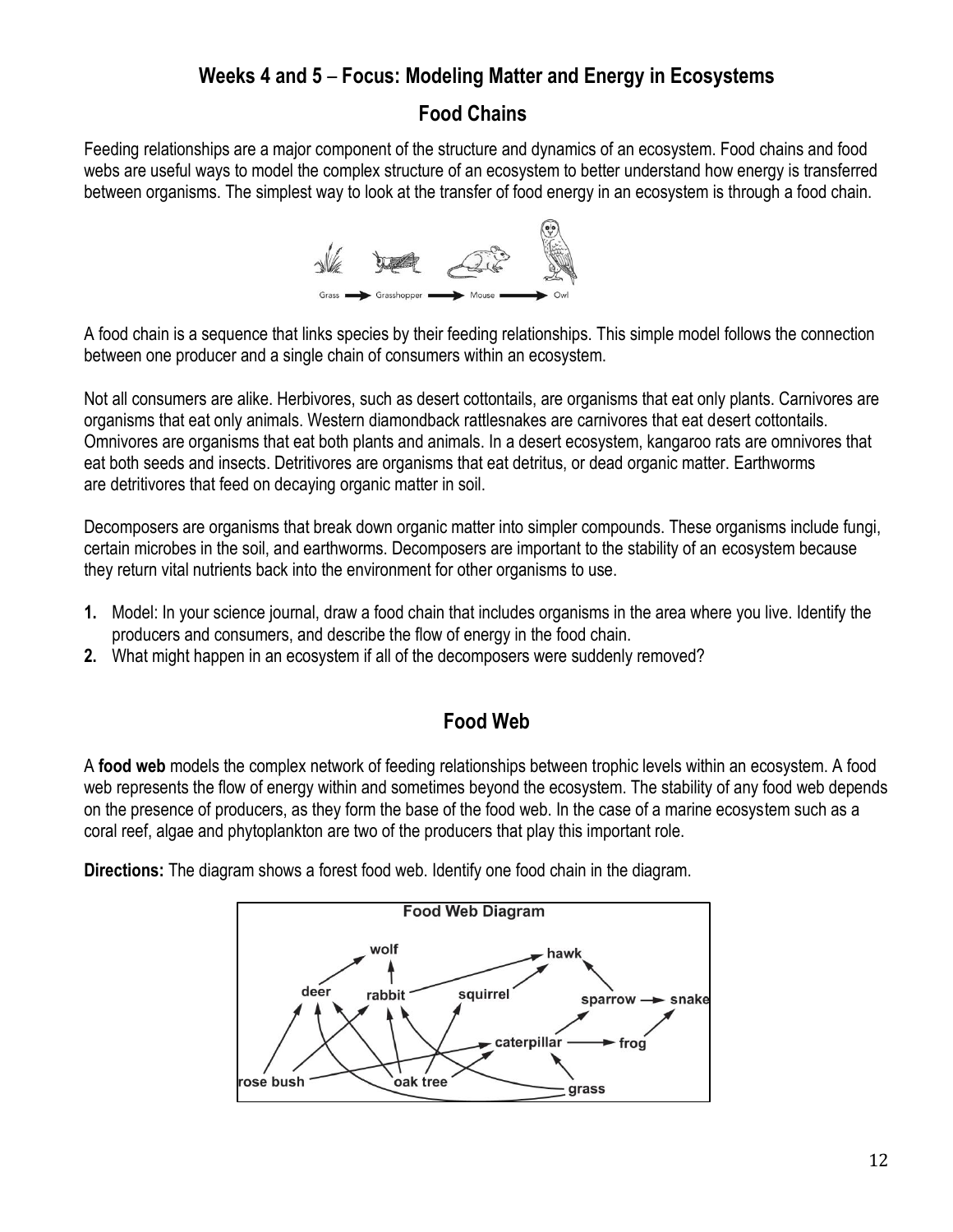## **Tropic Levels: Introduction**

Trophic levels are the levels of nourishment in a food chain. The first trophic level is occupied by the producer. The second level is occupied by the primary consumer, usually an herbivore. The third and fourth levels contain secondary and tertiary consumers, and so on, which can be omnivores or carnivores.

**Directions:** Use the figures below, which show trophic levels in an ecosystem, to complete items 1–3.



Study the three pyramids above. In the space provided, identify which pyramid is the most accurate indicator of each item below by writing the correct letter (A–C) in the space provided.

|  | 1. number of individual organisms | 2. measurement of productivity | 3. measurement of biomass |
|--|-----------------------------------|--------------------------------|---------------------------|
|--|-----------------------------------|--------------------------------|---------------------------|

Energy flows up the food chain from the bottom trophic level to the top. Food chains are limited in length because energy is lost as heat at each trophic level. Organisms use the remaining energy to carry out life functions such as cellular respiration and growth. In this way, less and less energy is available for the next organism in the chain. Eventually, there is not enough energy to support another trophic level.

### **Tropic Levels: Data Analysis (Population Size)**

A scientist sampled a small cross section of a grassland ecosystem. Her data for each trophic level are shown in the table.

| Tropic Level               | <b>Producers</b> | Primary<br><b>Consumers</b> | Secondary<br><b>Consumers</b> | <b>Tertiary</b><br><b>Consumers</b> |
|----------------------------|------------------|-----------------------------|-------------------------------|-------------------------------------|
| <b>Population</b><br>Count | 6,025,682        | 723,082                     | 98,541                        |                                     |

Answer the following questions in science notebook:

- **1.** How does the population amount change at each trophic level in this sample?
- **2.** What is the relationship between trophic level and population size?
- **3.** Predict what would happen if a quaternary consumer were added to this ecosystem.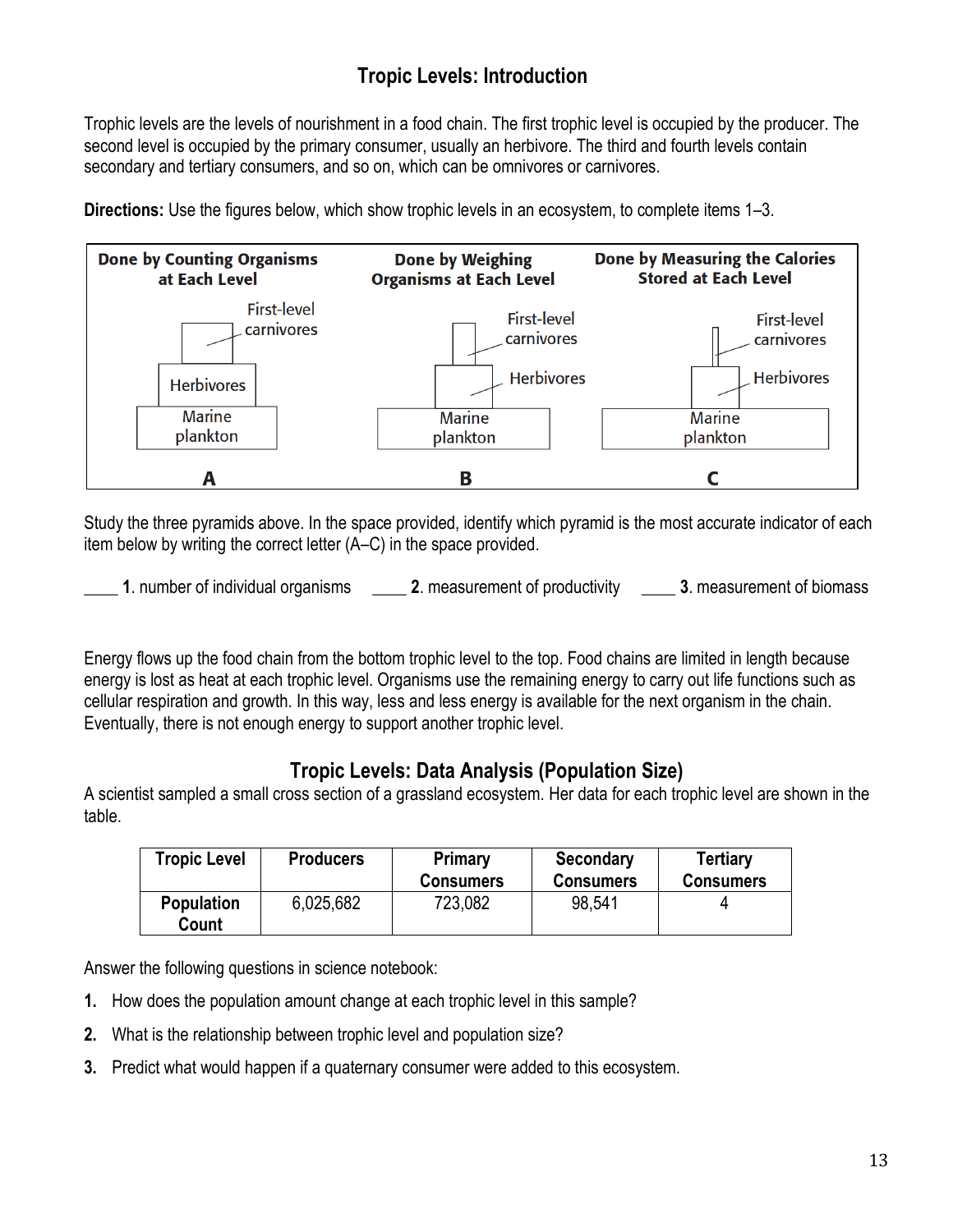## **Tropic Levels: 10% Rule**

Energy moves through an ecosystem in the form of food. Organisms obtain this energy (food) by eating one another. The exception to this rule is plants, which obtain their energy from the sun. Plants (producers) are the start of all food webs—at the lowest trophic or feeding level—within an ecosystem. Plants obtain their energy from the sun through the process of photosynthesis. Plants make the food that other organisms consume. Primary consumers are the next trophic level in the food chain. Primary consumers (herbivorous animals) eat plants to obtain the energy that they need. Next, secondary consumers eat the primary consumers to obtain their energy. This process continues, through tertiary consumers, quaternary consumers, and sometimes beyond, until the top of the food chain is reached. Decomposers consume the energy provided by dead organisms at all levels of a food web.

| <b>Organism</b> | <b>Trophic Level</b>       | <b>Energy Obtained From</b><br><b>Previous Level (kcal)</b> |
|-----------------|----------------------------|-------------------------------------------------------------|
| Flower          | <b>Producers</b>           | 170,000                                                     |
| Grasshopper     | <b>Primary Consumer</b>    | 17,000                                                      |
| <b>Mouse</b>    | <b>Secondary Consumer</b>  | 1,700                                                       |
| Snake           | <b>Tertiary Consumer</b>   | 170                                                         |
| <b>Bird</b>     | <b>Quaternary Consumer</b> | 17                                                          |

#### **Energy Obtained From Fach Trophic Level**

**Directions:** In your science journal or on graph paper, construct a graph using the data provided in the 'Energy Obtained From Each Tropic Level' chart. Remember to properly label your graph; the x-axis should be "Trophic Level" and it should go in order from producers to quaternary consumer.

Once you've completed your graph, answer the following questions in your science journal.

- **1.** Based on the data, explain what happens to the amount of energy as organisms consume one another from one tropic level to the next.
- **2.** Using your graph and data, determine the percent of energy transferred from one trophic level to the next.
- **3.** A very small portion of energy is transferred from one trophic level to the next. What is the rest of this energy used for?
- **4.** What would cause energy not to transfer at all from one trophic level to the next?
- **5.** Devise an equation or expression that describes the relationship between the trophic level and the energy available to organisms in that trophic level. Test your equation using numbers from the data table.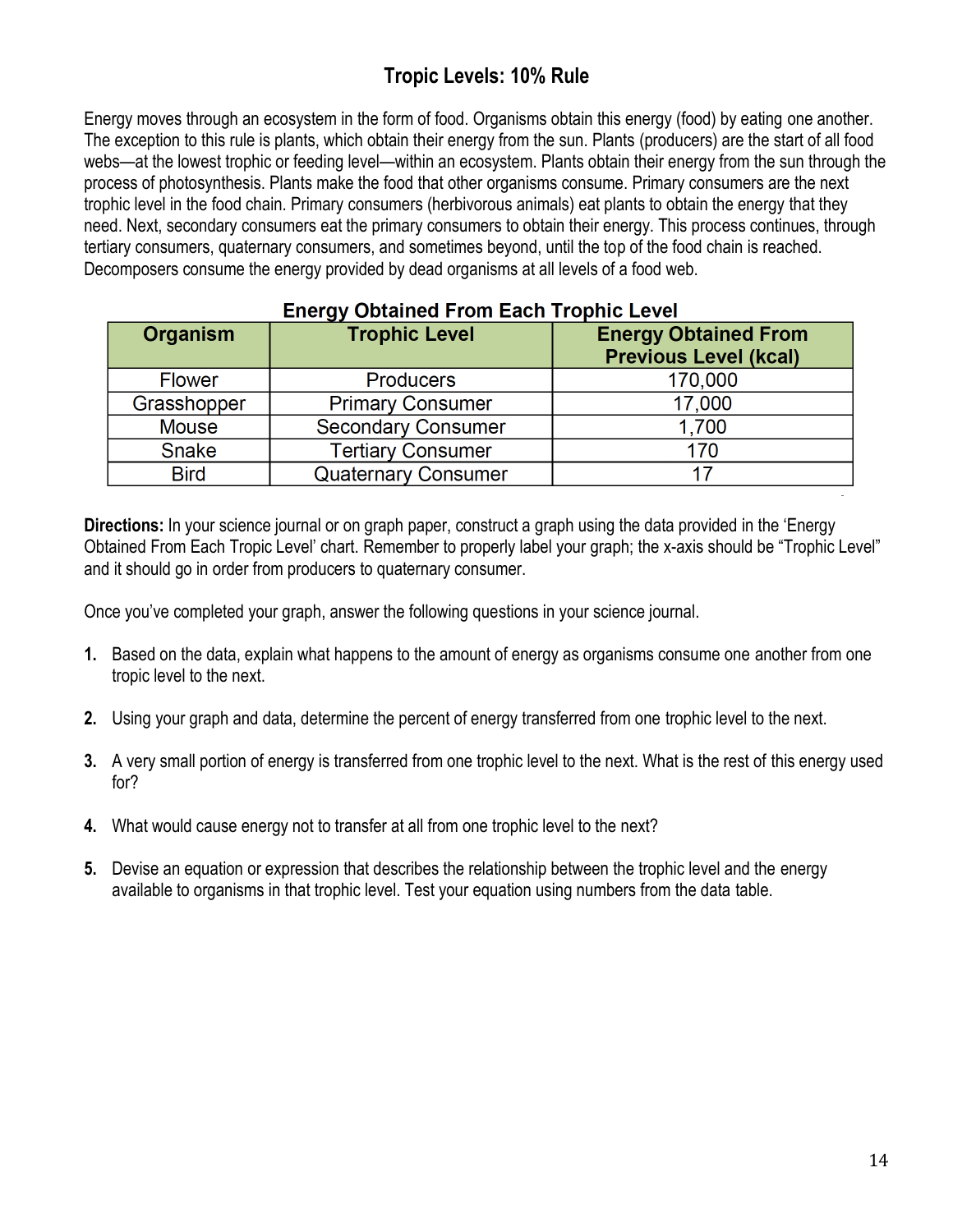## **Week 6** *–* **Focus: Cycling of Matter and Energy in Ecosystems**

#### **The Water Cycle**

**Directions:** Read and annotate the passage titled "*How do Solar Energy and Gravity Drive the Processes of the Water Cycle?"* (Discovery Education, 2018). In your science journal, answer the questions that follow the text.

#### **How Do Solar Energy and Gravity Drive the Processes of the Water Cycle?**

The water cycle is the movement of water among the various reservoirs, or storage locations, of water around the planet. Reservoirs of water include the oceans, lakes, and rivers; glaciers, soil, and rock; living things; and the atmosphere. There are four main processes that move water among these reservoirs: evaporation, condensation, precipitation, and flow. All of these processes involve force and energy. Water changes state between solid, liquid, and gas when it absorbs or



releases energy. Water starts to move or changes how it is moving when a force is exerted on it. Water can be pulled downward by gravity, pushed upward by buoyancy, and pushed by winds.

#### **Energy and the Water Cycle**

The most important source of energy that drives the water cycle is the sun. Solar radiation (sunlight) provides the energy that melts ice to produce liquid water and that causes evaporation of liquid water to form water vapor. The phase changes can also operate in reverse: water vapor releases energy as it condenses, and liquid water releases energy as it freezes to form ice.

Sunlight also provides the energy that causes winds. As Earth's surface absorbs sunlight, it heats up. This thermal energy in the ground and water is then transferred to the atmosphere by conduction and radiation. As air warms up, it becomes less dense than the surrounding air. The cooler air sinks, forcing the warmer air upward. This force, called buoyancy, pushes air up through the atmosphere. This process of transferring energy within matter that is moving is called convection. The low pressure beneath these rising air masses is filled further by cooler air rushing in from nearby areas, which causes wind. Some winds are global winds and blow almost continuously in roughly the same direction, while others happen as a part of local weather. Winds move air masses containing water vapor from place to place. Winds also cause ocean currents, which move liquid water (and thermal energy) to different locations on Earth

#### **Force and the Water Cycle**

The basic forces that drive the water cycle are gravity and buoyancy. Gravity causes ice crystals and water droplets in clouds to fall to the ground or ocean surface. It causes liquid water to flow downhill in streams and rivers toward lakes and oceans. It causes solid water to flow in glaciers from higher elevations to lower elevations, where the water melts and flows on the land or enters the oceans. Gravity also causes liquid water to percolate down into the ground to the groundwater reservoir. Groundwater itself flows because of gravity from higher elevations to lower elevations, and it will return to the surface in a stream within a valley.

Buoyancy is the force present when a mass has less density than the fluid around it. A warm air mass is buoyant compared to the cooler air around it. As a result, the warmer air will be forced upward by the cooler air below it. Similar processes occur in the oceans with warm masses of water. Humid air is less dense than dry air, thus as water evaporates into the air, the air becomes less dense and rises. In both cases, currents result. In the atmosphere, we call these currents winds.

- **1.** Describe the different stages of the water cycle.
- **2.** Explain what drives the cycling of water between the different phases and locations on Earth.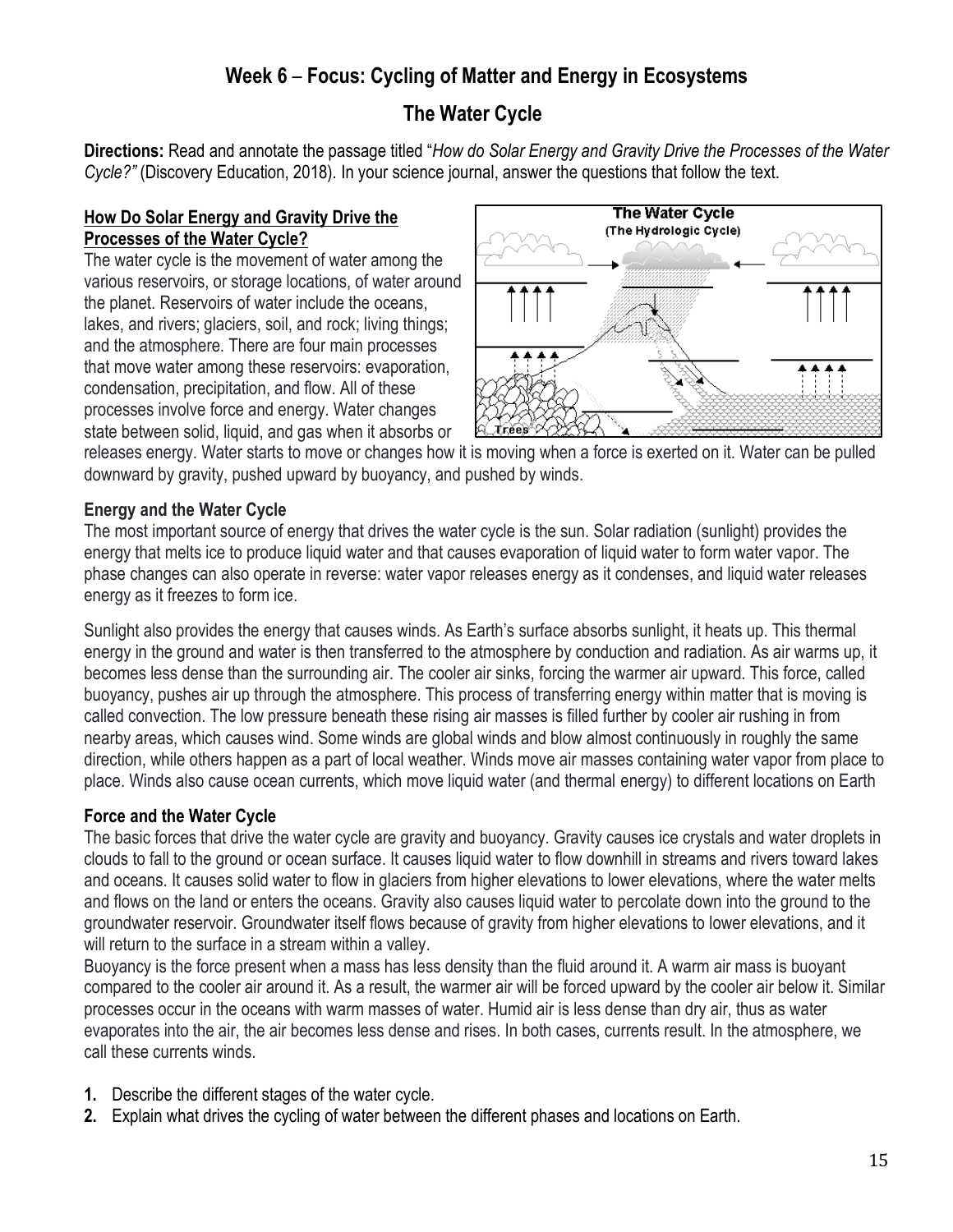## **Biogeochemical Cycles: Carbon Cycle**

Carbon is present in most chemical compounds that make up living things. Carbon is also stored in abiotic components of the Earth system. For example, carbon dioxide in the atmosphere, fossil fuels such as oil and coal, dead matter in the soil, and chemical compounds in rocks are all carbon reservoirs.

Producers remove  $CO<sub>2</sub>$  from the atmosphere through photosynthesis. Photosynthetic organisms incorporate the carbon into carbohydrates to store in their tissues. When



consumers eat producers, they obtain the carbon, storing some of it in their tissues and releasing some back into the atmosphere through cellular respiration. When the consumers die, decomposers break down the organic matter and release carbon back into the atmosphere through cellular respiration. Carbon is also released into the soil.

Some of the carbon in the organic matter may become fossilized. Under certain conditions, the burial process stores that carbon in Earth's crust where, over millions of years, it becomes [fossil](https://www.hmhco.com/content/science/sciencedimensions/na/gr9-12/ete_biology_9780544535855_/book_pages/OPS/s9ml/glossary.xhtml#key-jdfoad90834gtenvfbbfgbwrthwrthn) fuel. Since the 1800s, humans have extracted this carbon and combusted it, releasing large amounts of carbon back into the atmosphere.

Carbon dioxide diffuses into the ocean from the atmosphere. Oceans are carbon sinks that absorb and hold large amounts of carbon. Carbon enters the aquatic biotic cycle when algae and phytoplankton convert it during photosynthesis. Some dissolved  $CO<sub>2</sub>$  is used in the processes of sedimentation and burial to form different types of sedimentary rock. These processes are very slow, taking millions of years, but they form extremely large carbon reservoirs.

**Directions:** In your science journal, create a model illustrating the roles of photosynthesis and cellular respiration in the cycling of carbon among Earth's spheres. Be sure to include the inputs and outputs for both processes in your model.



## **Biogeochemical Cycles: Nitrogen Cycle**

About 78 percent of Earth's atmosphere is composed of nitrogen gas  $(N_2)$ . However, most organisms are not able to use nitrogen in this form to build organic molecules. The nitrogen must be fixed, or incorporated into other molecules that organisms can use. Bacteria, which are involved in many steps of the nitrogen cycle, fix nitrogen into ammonia, nitrite, nitrate, and other chemicals that organisms can use. Much of the nitrogen cycle takes place below ground.

Certain types of bacteria convert gaseous nitrogen into ammonia (NH3) through a process called nitrogen fixation. Some of these bacteria are aerobic, which means they use oxygen. Other bacteria are anaerobic, which means they do not use oxygen. In aquatic ecosystems, this task is performed by a few types of cyanobacteria. Some nitrogen-fixing bacteria on land live in small outgrowths, called nodules, on the roots of plants such

as beans and peas. Other nitrogen-fixing bacteria live freely in the soil. The ammonia released by these bacteria is transformed into ammonium (NH<sub>4</sub>+) by the addition of hydrogen ions found in acidic soil. Some ammonium is taken up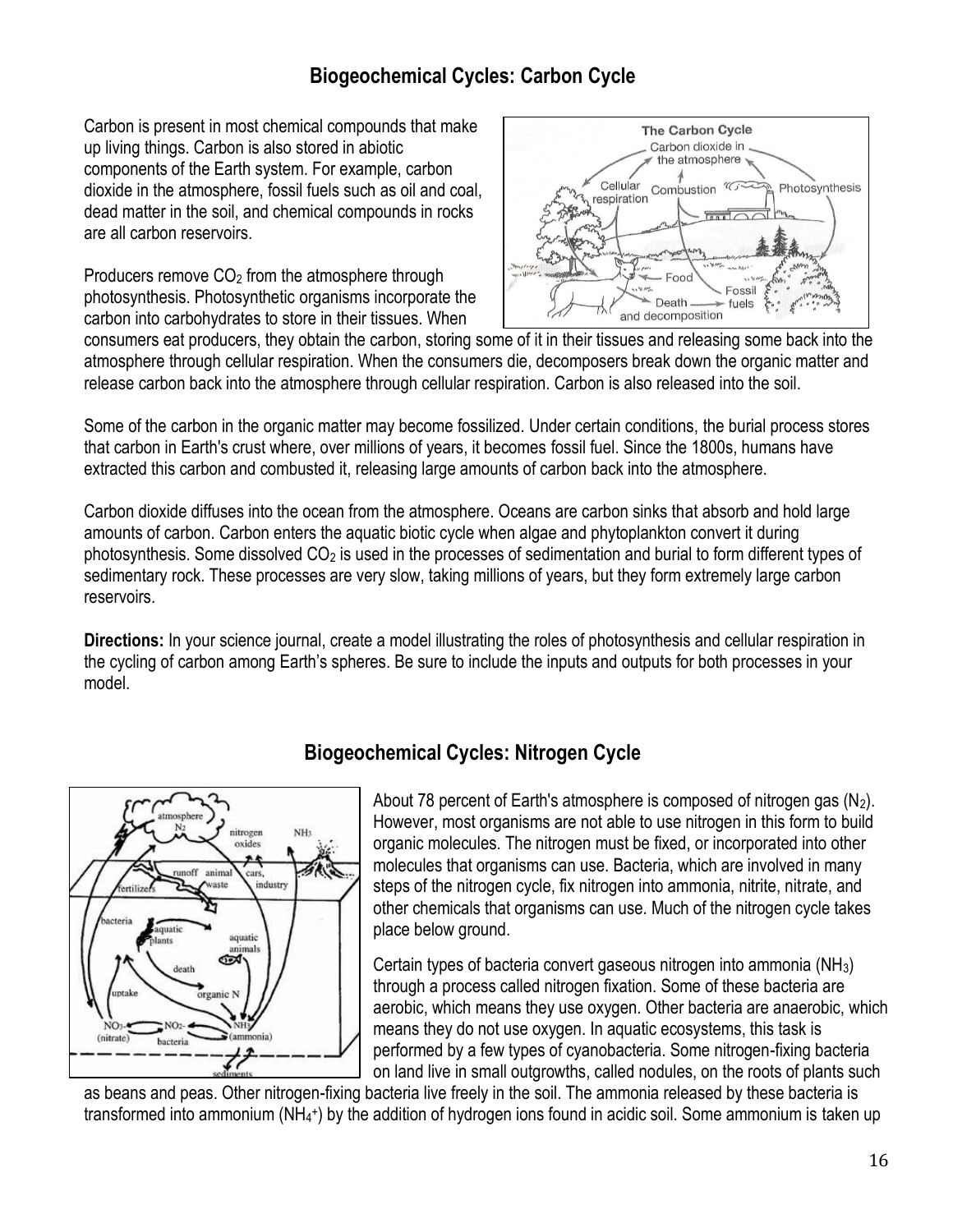by plants, but most is used by nitrifying bacteria as an energy source. These bacteria change ammonium into nitrate (NO<sup>3</sup> – ) through a process called nitrification.

Nitrates released by soil bacteria are taken up by plants through assimilation, which converts them into organic compounds such as amino acids and proteins. Nitrogen continues along the cycle as animals eat plant or animal matter. When decomposers break down animal excretions or dead animal and plant matter, nitrogen is returned to the soil as ammonium, in a process called ammonification. Denitrifying bacteria use nitrate as an oxygen source, releasing nitrogen gas back into the atmosphere as a waste product via denitrification.

Nitrogen fixation can occur through biological processes carried out by special types of bacteria, but it can also occur through industrial processes such as the production of fertilizer. Some nitrogen also enters the soil as a result of atmospheric fixation by lightning. Energy from lightning breaks apart nitrogen molecules in the atmosphere. Nitrogen recombines with oxygen in the air, forming nitrogen monoxide. The combination of nitrogen monoxide with rainwater forms nitrates, which are absorbed by the soil. Nitrates in the soil may be moved by water, eventually settling at the bottom of lakes, swamps, and oceans in a process called leaching.

**Directions:** Bacteria are microscopic organisms, but they are essential to life on Earth. In your science journal, use evidence from the nitrogen cycle to explain how the microscopic fixation of nitrogen can have such a large impact on life.



## **Biogeochemical Cycles: Phosphorus Cycle**

Phosphorus is an important element for living things. It is a component of phosphate groups in ATP, DNA, and phospholipids in cell membranes. Phosphorus occurs in the form of phosphate salts found in ocean sediments and rocks. Geologic processes expose these rocks, and water and wind break them down, making them available to plants and animals.

Weathering of phosphate rocks by rain releases phosphate compounds in soil and water. On land, plants can take up phosphate compounds from the soil and consumers gain phosphorus by eating the producers. Decomposers then return phosphorus to the soil and water when they break down the

organic matter and wastes of the producers and consumers.

Water can transport phosphorus to aquatic ecosystems through runoff and leaching. Phosphorus compounds dissolve into phosphates, where they can be taken up by algae and then consumed by other aquatic organisms. Some dissolved phosphates settle at the bottom of oceans in a process called sedimentation, becoming phosphate rocks over millions of years.

Certain geologic processes expose the phosphate rocks at the bottom of the ocean to the atmosphere. The rocks then undergo weathering, releasing phosphate compounds back into the ecosystem and continuing the phosphorus cycle. Humans also introduce phosphates into the ecosystem by mining them to make fertilizers and cleaners. Excess phosphates from human activities can enter aquatic ecosystems through runoff and leaching. Very little phosphate is naturally available in most bodies of water and any increases can lead to significant changes in the ecosystem.

**Directions:** In your science journal, explain how animals participate in the phosphorus cycle?